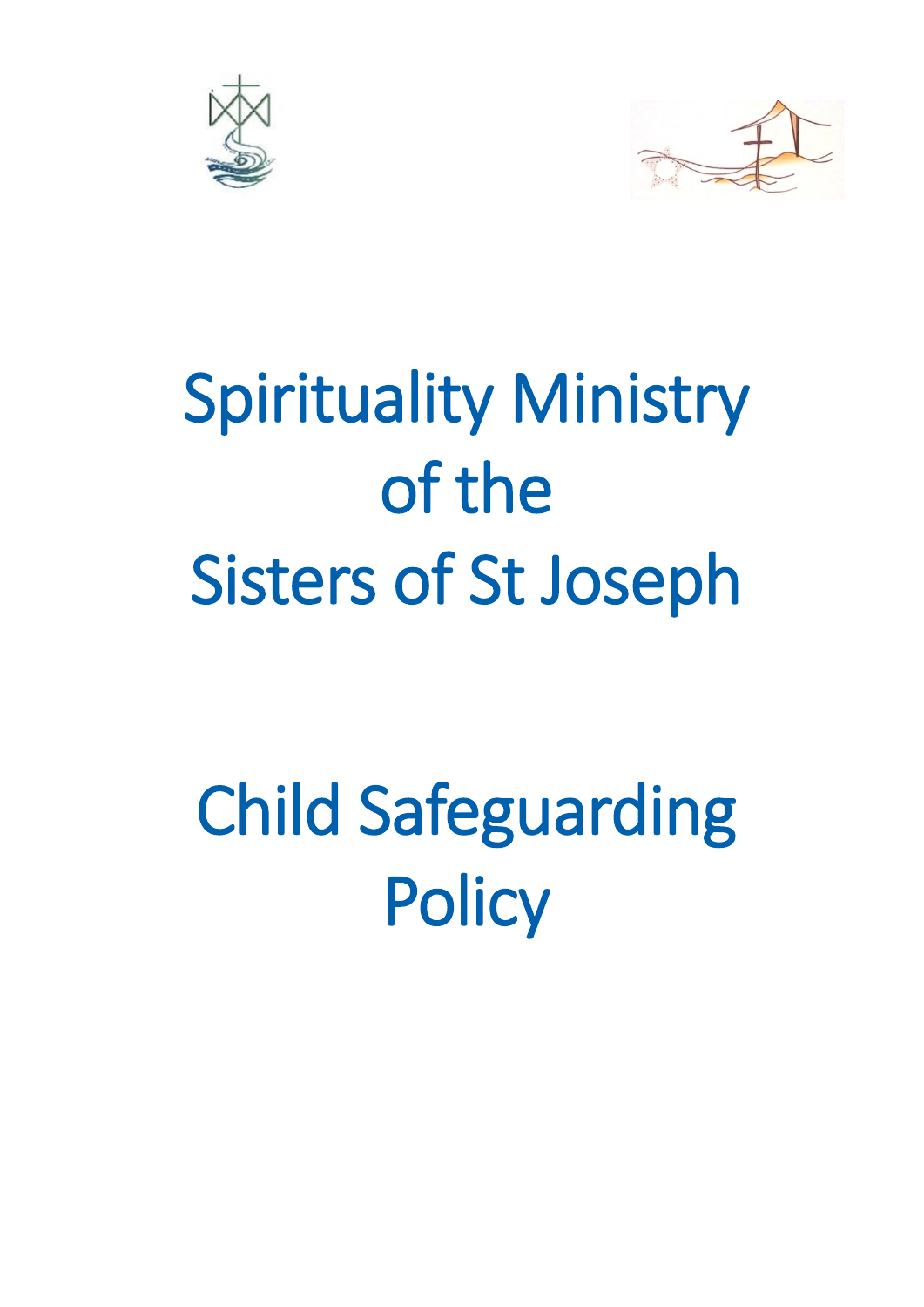



## **Child Safeguarding Policy**

### Spirituality Ministry of the Sisters of St Joseph

### ACN 144 962 774

#### **Mission Statement**

In the spirit of St Mary MacKillop of the Cross, the Spirituality Ministry of the Sisters of St Joseph serves groups and individuals seeking a place that nourishes "spirit", offering spiritual refreshment, renewal, quiet, beauty, peace, and relaxation.

#### **1. Introduction**

- 1.1 The Spirituality Ministry of the Sisters of Saint Joseph **(SM)** is committed to fostering communities and a culture of safeguarding that recognises and upholds the dignity and rights of all children.
- 1.2 **SM** has a zero tolerance of child abuse. It will be guided by its Child Safeguarding Commitment Statement and broader values and strategic vision.
- 1.3 This policy sets out **SM's** safeguarding approach and relevant responsibilities in accordance with the National Catholic Safeguarding Standards (NCSS) and the National Principles for Child Safe Organisations.

#### **2. Scope**

- 2.1 Everyone is responsible for creating and maintaining a child safe culture.
- 2.2 This policy applies to every person in relationship with **SM** including Board Directors of the company, employees of Saint Joseph's Centre for Reflective Living Baulkham Hills, St Joseph's Spirituality and Education Centre Kincumber South, Sisters in nominated roles, Clergy in nominated roles, and formal volunteers (Workplace Participants).

#### **3. Roles and Responsibilities**

- 3.1 As a registered company and an entity as defined in the NCSS, the Board of the **SM** is responsible for:
	- (a) approving safeguarding policies and procedures;
	- (b) developing strategies to embed a culture of child safety at **SM**;

Page **2** of **9**

| Policy name:       | Child Safeguarding Policy                 |                            |
|--------------------|-------------------------------------------|----------------------------|
| Version            | $\sqrt{1.1}$ for Board Approval 19/4/2022 | 19 April 2022              |
| Responsible person | <b>SM Chairperson</b>                     | Review date: 19 April 2025 |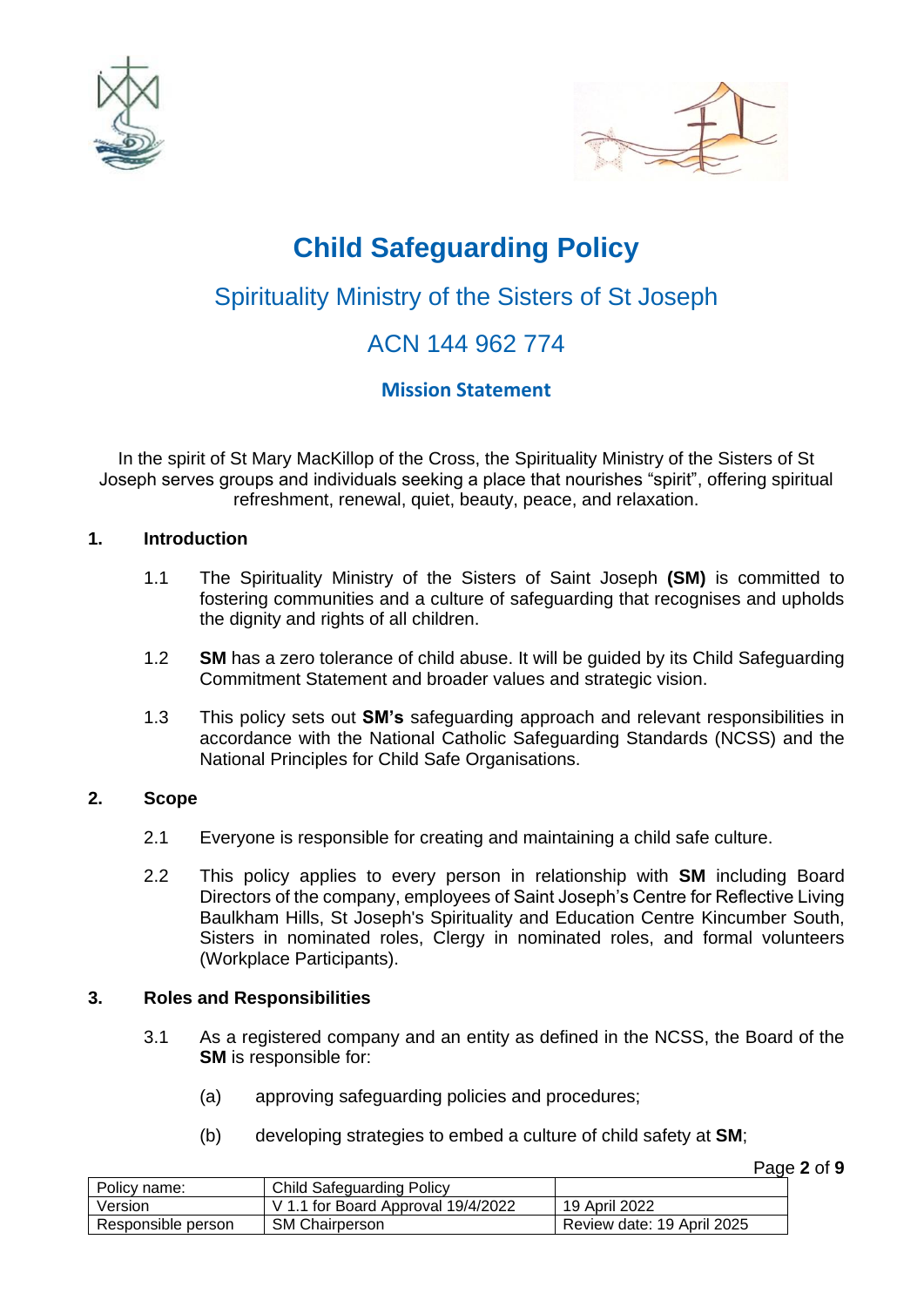



- (c) periodically reviewing the effectiveness of the strategies put into practice and, if considered appropriate, revise those strategies;
- (d) ensuring child safety is a regular agenda item at **SM** meetings;
- (e) creating and maintaining an organisational culture where children's best interests are at the heart of the organisation;
- (f) providing support, as required, to the Centre Managers of the Spirituality Ministry;
- (g) providing verbal and written reports to the Members about **SM's** child safeguarding performance;
- (h) implementing and overseeing the child safeguarding strategy;
- (i) raising any significant matters of concern with the Members and / or Workplace Participants as appropriate;
- (j) ensuring child safeguarding occurs at an operational level;
- (k) complying with requirements of the Congregational Leader as head of the entity under the New South Wales Reportable Conduct Scheme;
- (l) overseeing investigations of child safety complaints and any disciplinary action against Sisters and Workplace Participants as needed and in consultation with the SOSJ Professional Standards Officer and the SOSJ Manager, People and Culture, and
- (m) clearly communicating to all Workplace Participants, the role and responsibility of the **SM** Board.
- (n) **SM** Board to undertake a self-audit on an annual basis and develop an implementation plan as per NCSS 9.1.1.
- 3.2 **All persons listed at 2.2 of this policy, share responsibility for preventing child abuse and creating and child safe culture and are required to:** 
	- (a) comply with this policy and the Child Safeguarding Code of Conduct;
	- (b) uphold SM's values and commitment to child safety, including its zerotolerance approach;
	- (c) respect the human rights of all children;
	- (d) comply with **SM's** duty of care to children and workplace health and safety obligations;

Page **3** of **9**

| Policy name:       | Child Safeguarding Policy                 |                            |
|--------------------|-------------------------------------------|----------------------------|
| Version            | $\sqrt{1.1}$ for Board Approval 19/4/2022 | 19 April 2022              |
| Responsible person | <b>SM Chairperson</b>                     | Review date: 19 April 2025 |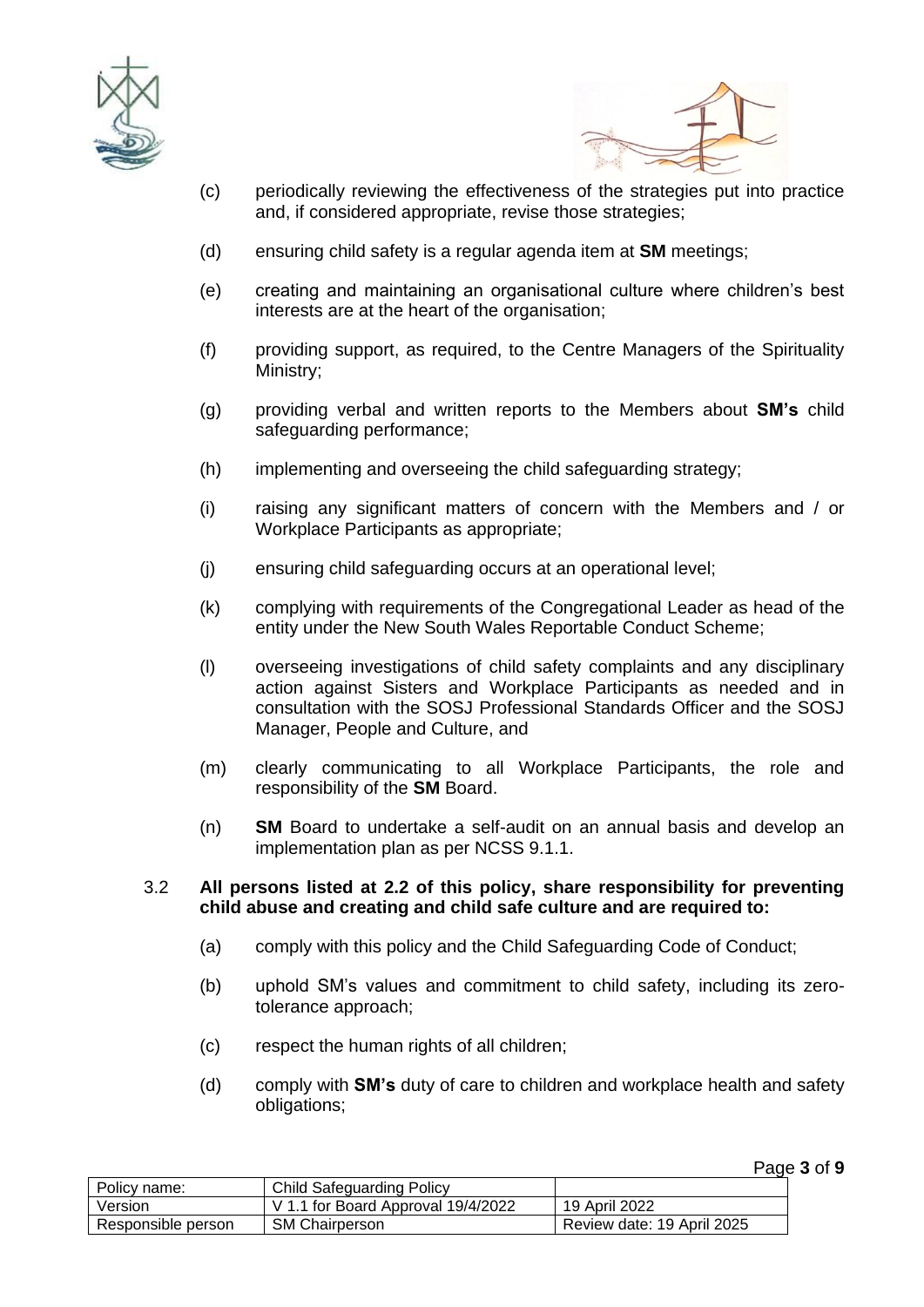



- (e) promote the safety, wellbeing, participation, and empowerment of all children in our care, taking into account children with a disability, First Nations children, and children from culturally and linguistically diverse backgrounds;
- (f) take all reasonable steps to protect children from abuse, including listening and responding to the concerns of children;
- (g) ensure any allegation of abuse is appropriately reported to regulatory authorities and **SM** in accordance with the procedures outlined in the Safeguarding Complaints Handling Policy and Reporting Procedure; this policy is currently being developed. Approval, implementation, and training of the Complaints Handling Policy and Reporting Procedure has been made a priority.
- (h) provide an environment where all individuals associated with **SM** feel encouraged to play an active role in developing a culture of risk minimisation and child safety.

#### **4. Definitions**

| <b>Child</b>                             | An individual under the age of 18 years unless otherwise<br>stated under the law applicable to the child.                                                          |  |
|------------------------------------------|--------------------------------------------------------------------------------------------------------------------------------------------------------------------|--|
| <b>Child abuse</b>                       | Child abuse includes:                                                                                                                                              |  |
|                                          | (a)<br>any act committed against a child or in the<br>presence of a child involving:                                                                               |  |
|                                          | i.<br>a sexual offence; or                                                                                                                                         |  |
|                                          | ii. L<br>the offence of grooming;                                                                                                                                  |  |
|                                          | the infliction of physical violence on a child or in<br>(b)<br>the presence of child;                                                                              |  |
|                                          | (c)<br>the infliction of serious emotional or psychological<br>harm on a child; or                                                                                 |  |
|                                          | (d)<br>serious neglect of a child.                                                                                                                                 |  |
| <b>Child - connected</b><br>work         | Work that is authorised by the <b>SM</b> and is performed by<br>an adult in connection with SM while children are present<br>or reasonably expected to be present. |  |
| <b>Child Compliance</b><br><b>Checks</b> | Compliance check detailing a person's suitability to<br>work with children.                                                                                        |  |
|                                          | Working with Children Check (WWCC) is the required<br>compliance check for working with children in NSW.                                                           |  |
| Congregational<br>Leader                 | The Congregational Leader of the Congregation for the<br>time being                                                                                                |  |

| Policy name:       | <b>Child Safeguarding Policy</b>   |                            |
|--------------------|------------------------------------|----------------------------|
| Version            | V 1.1 for Board Approval 19/4/2022 | 19 April 2022              |
| Responsible person | <b>SM Chairperson</b>              | Review date: 19 April 2025 |

Page **4** of **9**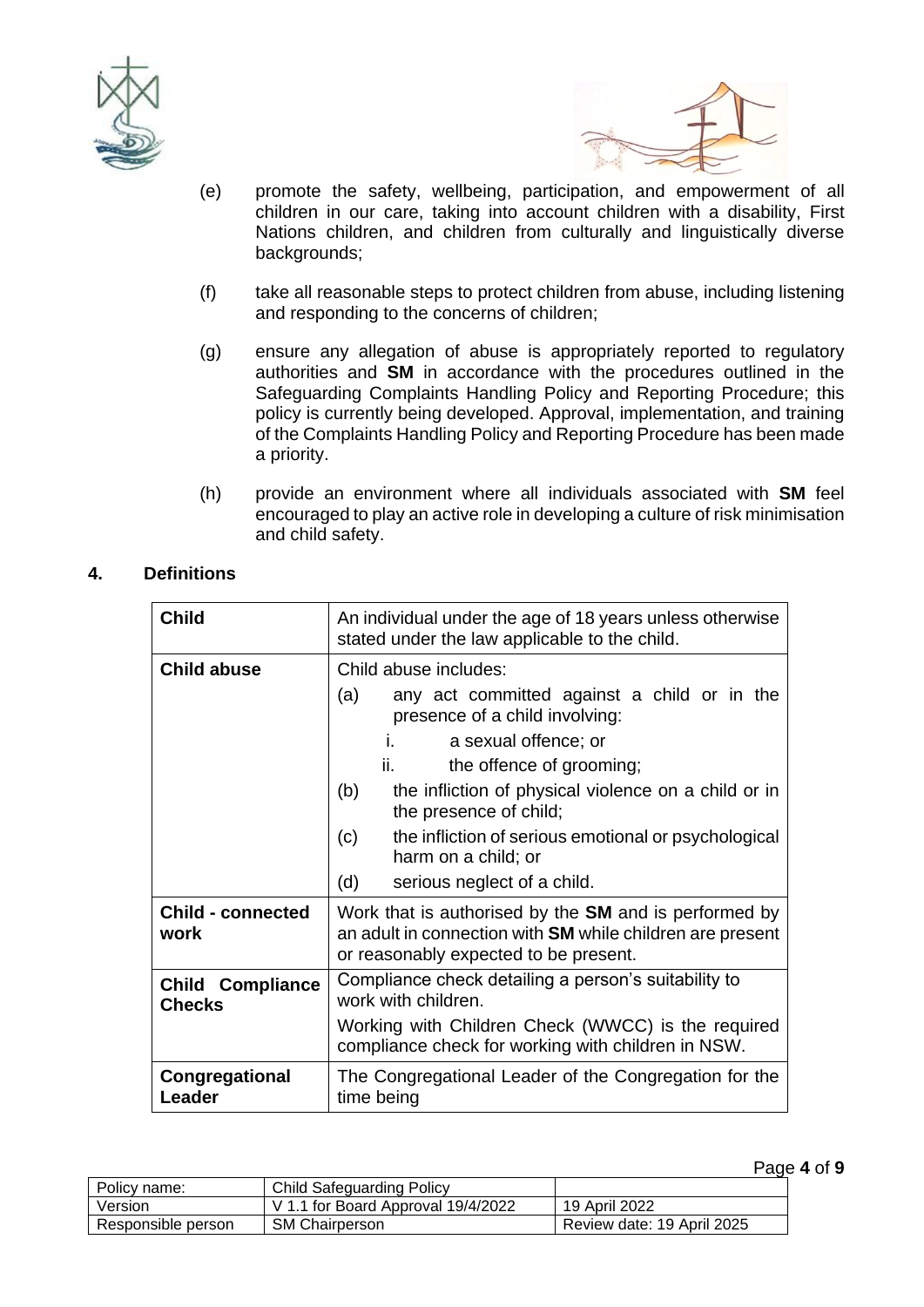



| <b>Members</b>                                       | The Members are the Trustees of the Spirituality Ministry<br>(SM)                                                                                                                                                                                                                                                                  |  |
|------------------------------------------------------|------------------------------------------------------------------------------------------------------------------------------------------------------------------------------------------------------------------------------------------------------------------------------------------------------------------------------------|--|
| <b>Leaders and</b><br><b>Centre Managers</b>         | Sisters in leadership and lay employees in management<br>roles.                                                                                                                                                                                                                                                                    |  |
| <b>Sister</b>                                        | For the purposes of this policy, 'Sister' refers to a woman<br>who has taken public vows dedicating herself to<br>apostolic works, as a member of the Sisters of Saint<br>Joseph.                                                                                                                                                  |  |
| <b>Spirituality</b><br><b>Ministry (SM)</b>          | A company, Spirituality Ministry (SM) of the Sisters of St<br>Joseph, ACN 144 962 774, a company limited by<br>guarantee.                                                                                                                                                                                                          |  |
| <b>Spirituality</b><br><b>Ministry Board</b>         | Administrators of the Saint Joseph's Centre<br>for<br>Reflective Living Baulkham Hills and Saint Joseph's<br>Spirituality & Education Centre Kincumber South.                                                                                                                                                                      |  |
| <b>SOSJ Professional</b><br><b>Standards Officer</b> | Put in place a process for investigations of any<br>incidences and complaints of Child abuse for the SM.                                                                                                                                                                                                                           |  |
| <b>Volunteer</b>                                     | Volunteering is time willingly given for the common good<br>and without financial gain. Formal volunteer positions<br>require recruitment, induction, and training. Persons are<br>recognised by SM as a formal volunteer, following their<br>regular and consistent volunteering service or for a<br>specific volunteering event. |  |
| Workplace<br><b>Participant</b>                      | Directors of the <b>SM</b> Board, Centre Managers, Sisters in<br>nominated roles, lay employees, Clergy in nominated<br>roles and formal volunteers.                                                                                                                                                                               |  |

#### **5. Responding and Reporting**

- 5.1 All Workplace Participants should be aware of red flags and indicators of abuse. In particular, Workplace Participants should recognise the diverse circumstances and experiences of the children that **SM** interacts with.
- 5.2 **SM** recognises that children with a disability, children from a cultural or linguistically diverse background and First Nations children are particularly vulnerable to abuse.
- 5.3 All complaints and concerns involving both current and historical allegations of child safety should be directed to the Centre Managers. Centre Managers will notify the Chairperson of the **SM** Board and the SOSJ Professional Standards Officer.
- 5.4 **SM** takes all complaints and allegations of child abuse seriously and will address these in accordance with the Safeguarding Complaints Handling Policy and

Page **5** of **9**

| Policy name:       | <b>Child Safeguarding Policy</b>   |                            |
|--------------------|------------------------------------|----------------------------|
| Version            | V 1.1 for Board Approval 19/4/2022 | 19 April 2022              |
| Responsible person | <b>SM Chairperson</b>              | Review date: 19 April 2025 |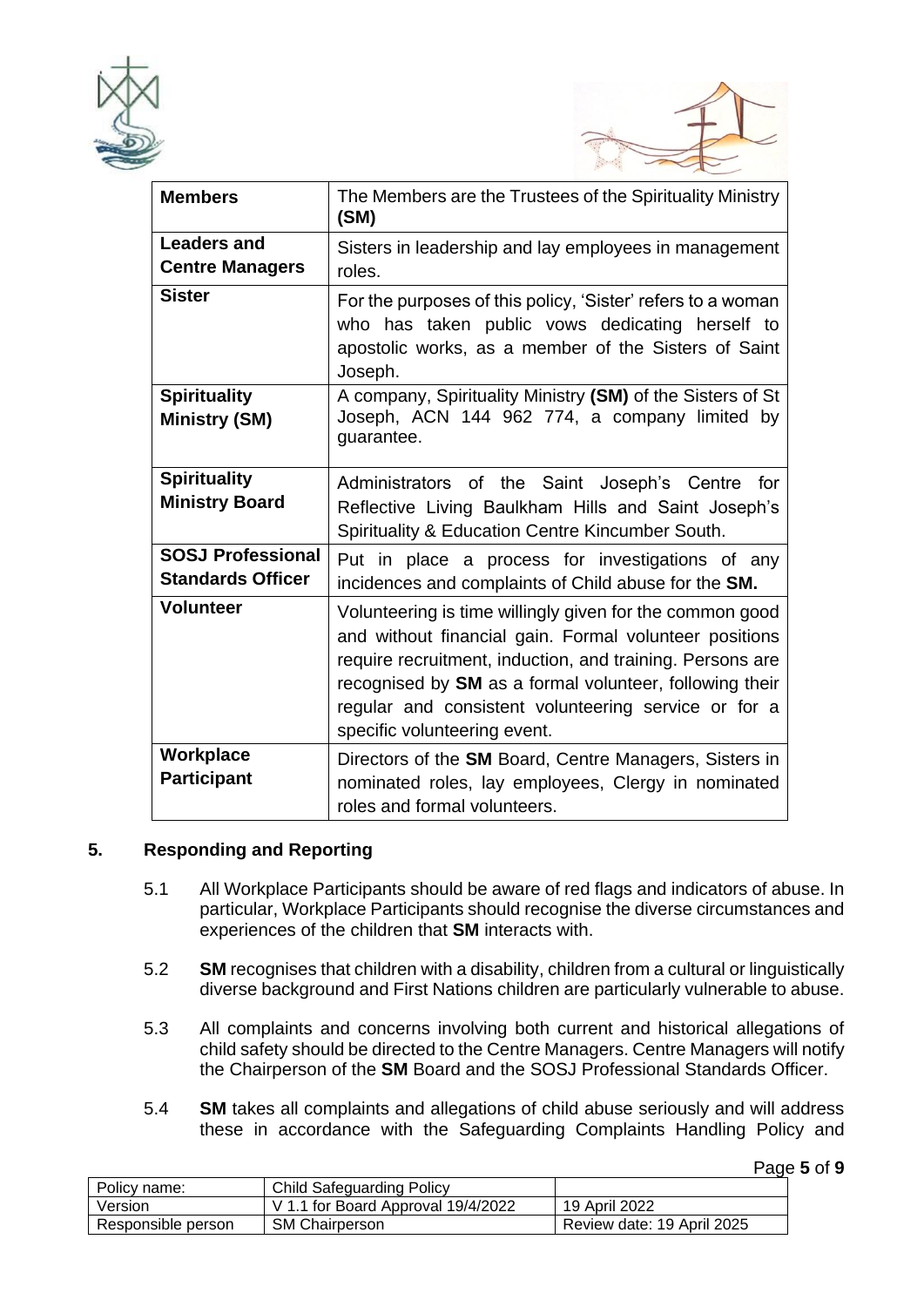



Reporting Procedure, which is currently being developed. Approval, implementation, and training in relation to the Safeguarding Complaints Handling Policy and Reporting Procedure, has been made a priority. All persons listed at 2.2 of this policy are expected to comply with this policy.

#### **6. Recruitment and Training**

- 6.1 Child safeguarding is a critical consideration in any recruitment process. SM is committed to child safeguarding and implementing its zero-tolerance approach.
- 6.2 All recruitment must comply with **SM's** Recruitment and Induction Policy and Procedure. This policy is currently under review to include Child Safeguarding. Approval, implementation, and training in relation to this policy has been made a priority.
- 6.3 **SM** will also ensure that all Workplace Participants undertake regular training on child safety and their obligations, including during induction and refresher training at least every three years.
- 6.4 **SM** ensure child safeguarding is part of the professional supervision processes and annual performance reviews.

#### **7. Risk Management**

- 7.1 **SM** recognises the importance of identifying, monitoring, and mitigating risk to children.
- 7.2 **SM** will:
	- (a) consider actual and potential risks relating to children as part of its overall risk management strategy;
	- (b) seek to achieve ongoing risk assessment to identify and mitigate risk in all **SM** environments, taking into account the age and needs of the children, the nature of the activities undertaken and the particular risks they might present;
	- (c) promote understanding by all persons listed at 2.2 of this policy, of **SM's** expectations in relation to behaviour and conduct when interacting with children and the consequences of failing to abide by those expectations;
	- (d) provide ongoing training (at least annually) and support for all Sisters, Managers and Workplace Participants;
	- (e) require appropriate human resources policies to assess potential Workplace Participants to be put in place with a safeguarding focus, as documented in **SM's** Recruitment and Induction Policy and Procedure; this

Page **6** of **9**

| Policy name:       | Child Safeguarding Policy          |                            |
|--------------------|------------------------------------|----------------------------|
| Version            | V 1.1 for Board Approval 19/4/2022 | 19 April 2022              |
| Responsible person | <b>SM Chairperson</b>              | Review date: 19 April 2025 |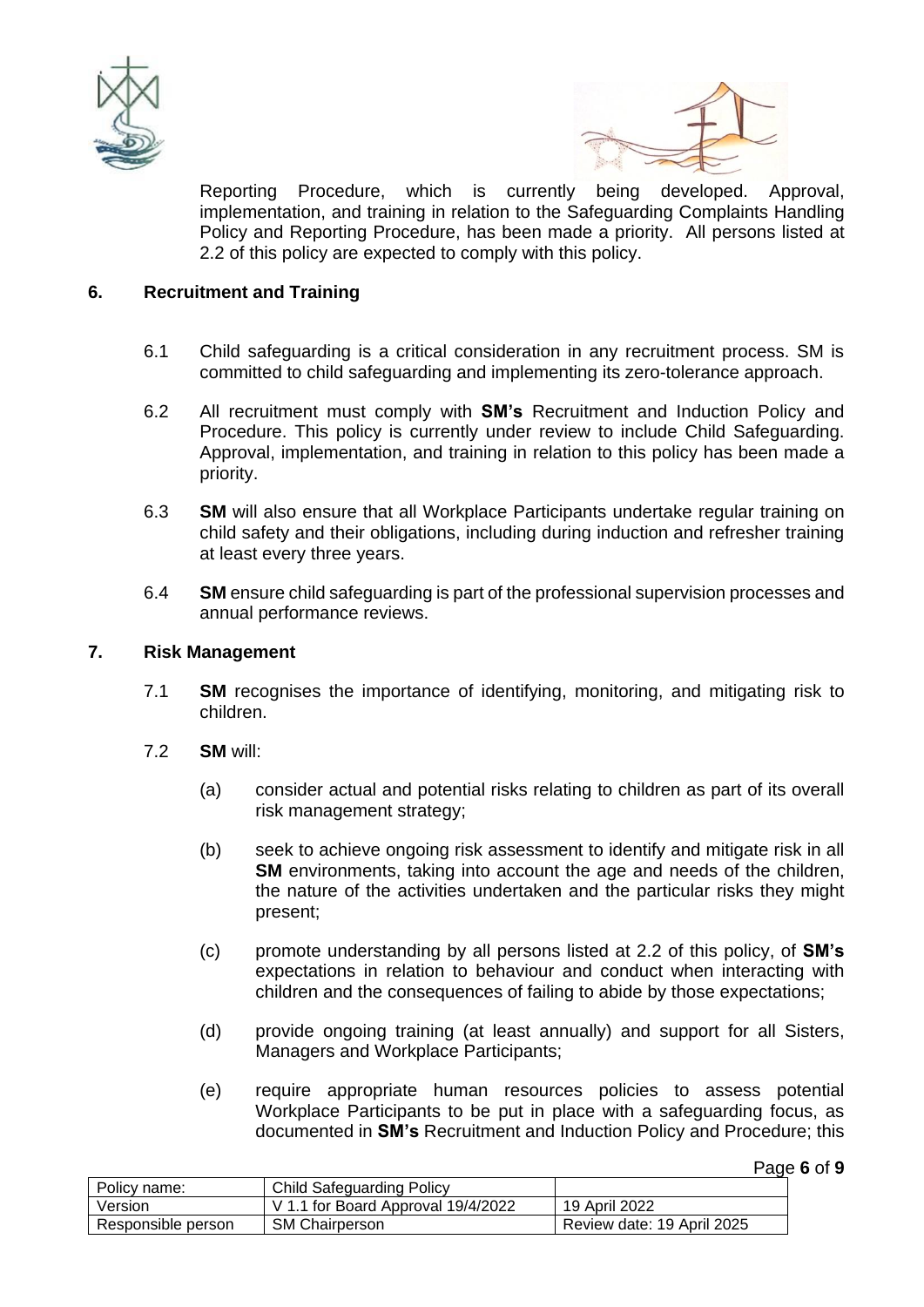



policy is currently being reviewed to include Child Safeguarding. Approval, implementation, and training in relation to this policy has been made a priority.

(f) seek to ensure compliance with **SM's** Risk Management Policy and Framework. The Risk Management Policy and Framework is currently being developed to include Child Safeguarding. Approval and implementation in relation to this policy has been made a priority.

#### **8. Community Engagement**

#### *Empowering children*

- 8.1 **SM** recognises the importance of engaging with and empowering children. When appropriate, it will endeavour to put in place age-appropriate strategies to proactively:
	- (a) engage with children;
	- (b) seek children's views;
	- (c) consult with children about decisions that affect them; and
	- (d) consult with children about what makes them feel safe and how this can be recognised and implemented by **SM**.
- 8.2 **SM,** when appropriate, will inform children of their rights, particularly the right to be safe from abuse, safe and respectful relationships and where they can go if they have any concerns. This will be done in an age-appropriate manner.

#### *Community Partnership*

- 8.3 **SM** appreciates the importance of partnering with families, parents, carers and the broader community to create a child safe environment. **SM** will encourage the community to take an active role in child safety by:
	- (a) ensuring this policy, its Child Safeguarding Commitment Statement and other relevant child safeguarding information, are publicised on its website and easily accessible;
	- (b) promoting open dialogue with families and its community;
	- (c) providing families and its community with the contact details of the SOSJ Professional Standards Officer when required;
	- (d) reporting on the findings of relevant reviews of safeguarding policies, procedures, and practices to stakeholders, including safeguarding audit

Page **7** of **9**

| Policy name:       | Child Safeguarding Policy                 |                            |
|--------------------|-------------------------------------------|----------------------------|
| Version            | $\sqrt{1.1}$ for Board Approval 19/4/2022 | 19 April 2022              |
| Responsible person | <b>SM Chairperson</b>                     | Review date: 19 April 2025 |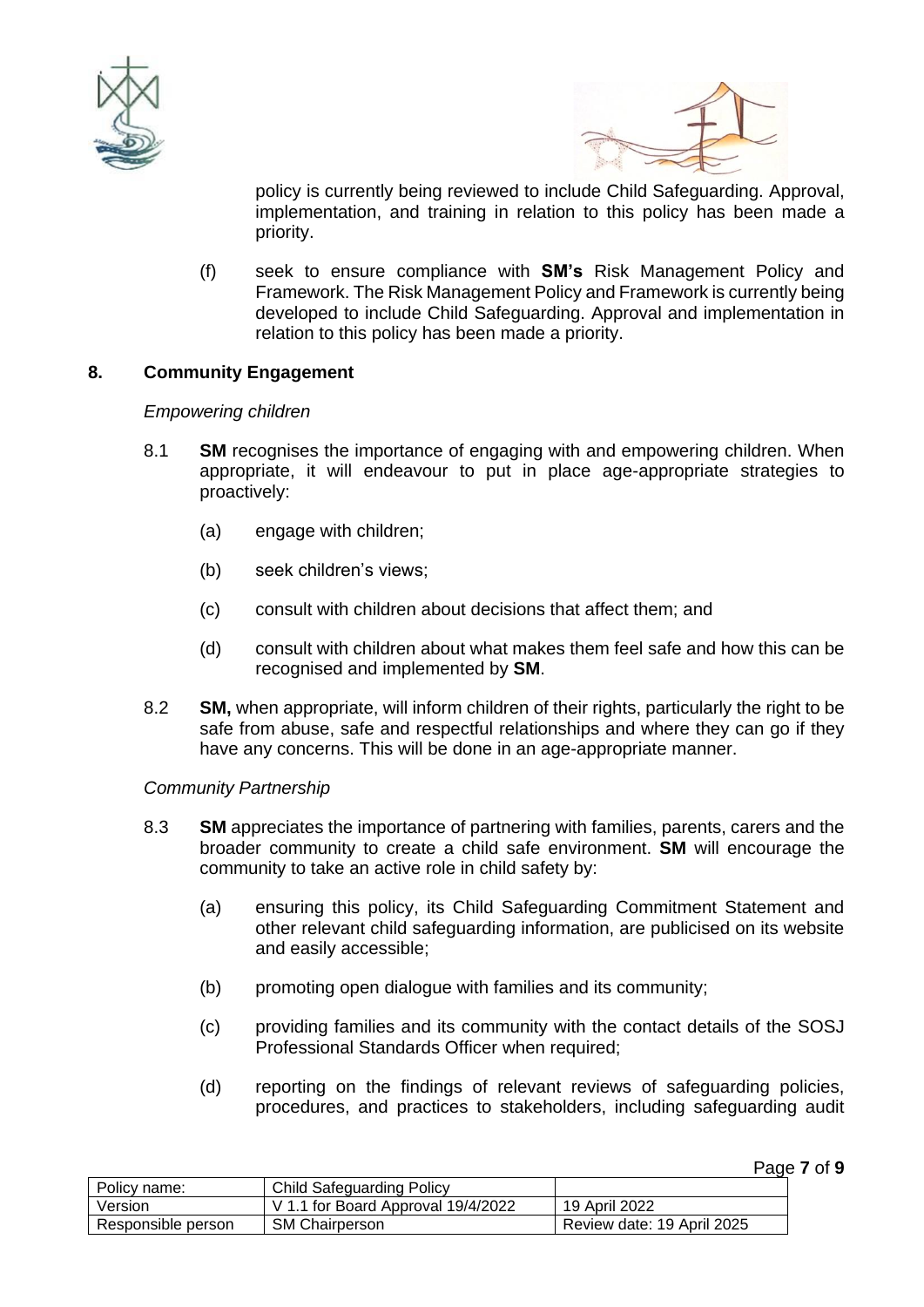



reports relating to **SM's** compliance with the National Catholic Safeguarding Standards; and

(e) actively promoting child safety campaigns and child abuse prevention in its community.

#### **9. Information Sharing and Record Keeping**

- 9.1 It is important that all Workplace Participants maintain the confidentiality and privacy of children, adult survivors and respondents at **SM**. **SM** will collect, use, disclose and hold personal information in accordance with the *Privacy Act 1988* (Cth) and requires all Workplace Participants to comply with its Privacy Policy. This policy is currently being developed. Approval, implementation, and training in relation to the Privacy policy has been made a priority.
- 9.2 All reports of alleged abuse or harm, or risk thereof, must be recorded in accordance with the Safeguarding Complaints Handling Policy and Reporting Procedure, and Safeguarding Information Sharing and Record Keeping Policy. Both policies are currently being developed to include Child Safeguarding. Approval, implementation, and training in relation to these policies have been made a priority.

#### **10. Breach of this Policy**

10.1 Any breach of this policy will constitute misconduct and **SM** may take appropriate disciplinary action, including up to (however is not limited to), guidance or specialised help, education or training, counselling and / or suspension, termination of engagement or dismissal from employment, service, or involvement with **SM**.

#### **11. Review**

- 11.1 A review of this policy shall be conducted every three years or earlier if required, such as due to changes in legislation.
- 11.2 The Chair of the **SM** Board or her/his delegate is responsible for ensuring that this policy is reviewed and updated as needed.

#### **12. Related Policies, Procedures, Documents, and Legislation**

- 12.1 This policy should be read in conjunction with the following related documents:
	- (a) Child Safeguarding Commitment Statement
	- (b) Child Safeguarding Code of Conduct
	- (c) Children's Guardian Act 2019 NSW
	- (d) Safeguarding Complaints Handling Policy and Reporting Procedure.

Page **8** of **9**

| Policy name:       | Child Safeguarding Policy          |                            |
|--------------------|------------------------------------|----------------------------|
| Version            | V 1.1 for Board Approval 19/4/2022 | 19 April 2022              |
| Responsible person | <b>SM Chairperson</b>              | Review date: 19 April 2025 |